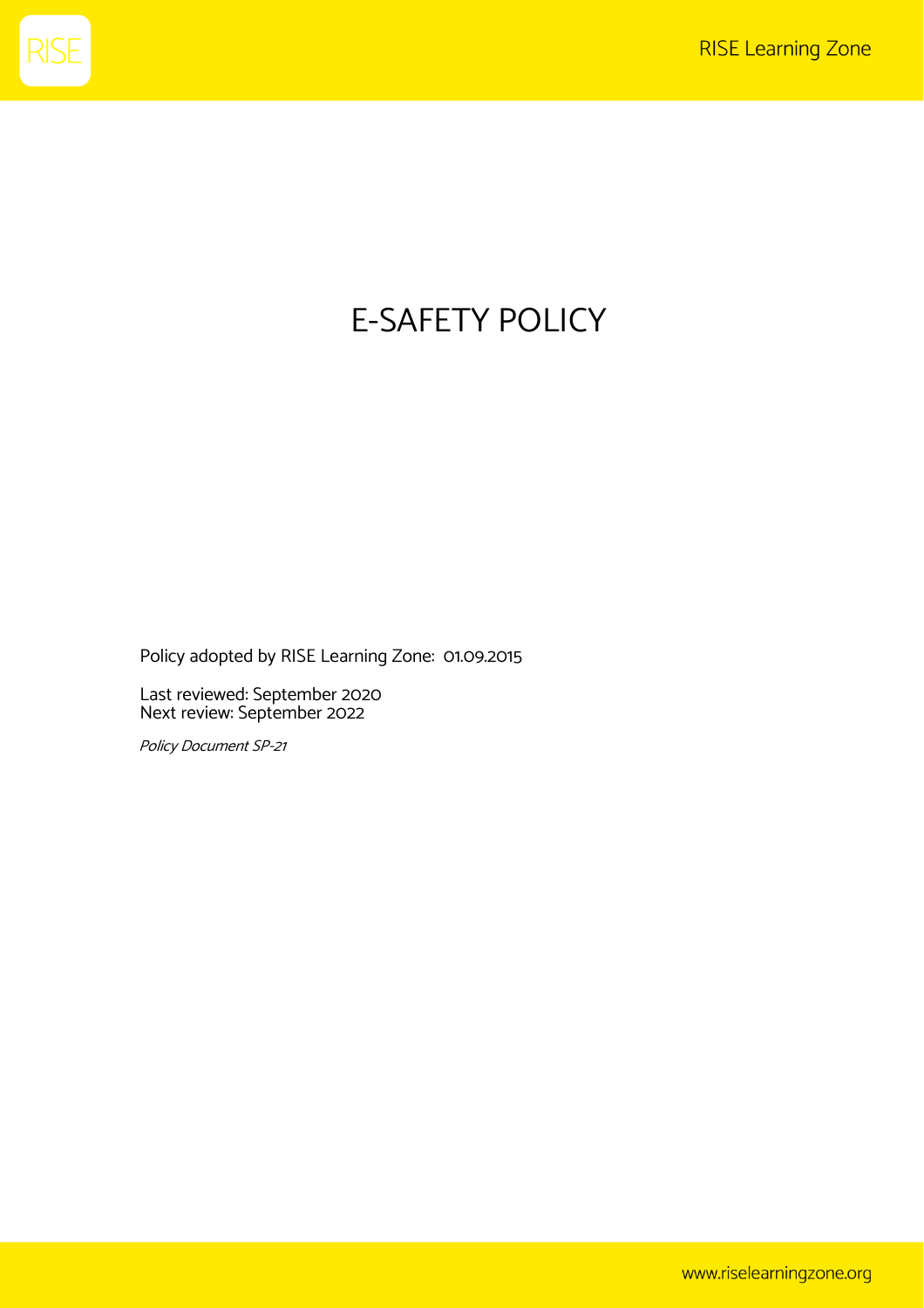#### *Education and Curriculum*

#### *Pupil e-Safety curriculum*

- *Has a clear, progressive e-safety education programme as part of the Computing curriculum / PSHE curriculum. This covers a range of skills and behaviours appropriate to their age and experience, including:*
	- o *to STOP and THINK before they CLICK*
	- o *to develop a range of strategies to evaluate and verify information before accepting its accuracy;*
	- o *to be aware that the author of a web site / page may have a particular bias or purpose and to develop skills to recognise what that may be;*
	- o *to know how to narrow down or refine a search;*
	- o *[for older pupils] to understand how search engines work and to understand that this affects the results they see at the top of the listings;*
	- o *to understand acceptable behaviour when using an online environment / email, i.e. be polite, no bad or abusive language or other inappropriate behaviour; keeping personal information private;*
	- o *to understand how photographs can be manipulated and how web content can attract the wrong sort of attention;*
	- o *to understand why on-line 'friends' may not be who they say they are and to understand why they should be careful in online environments;*
	- o *to understand why they should not post or share detailed accounts of their personal lives, contact information, daily routines, location, photographs and videos and to know how to ensure they have turned-on privacy settings;*
	- o *to understand why they must not post pictures or videos of others without their permission;*
	- o *to know not to download any files – such as music files - without permission;*
	- o *to have strategies for dealing with receipt of inappropriate materials;*
	- *[for older pupils] to understand why and how some people will 'groom' young people for sexual reasons;*
	- o *To understand the impact of cyberbullying, sexting and trolling and know how to seek help if they are affected by any form of online bullying.*
	- o *To know how to report any abuse including cyberbullying; and how to to seek help if they experience problems when using the internet and related technologies, i.e. parent or carer, teacher or trusted staff member, or an organisation such as Childline or the CLICK CEOP button.*
- *Plans internet use carefully to ensure that it is age-appropriate and supports the learning objectives for specific curriculum areas.*
- *Will remind students about their responsibilities through an end-user Acceptable Use Policy which every student will sign/will be displayed throughout the provision/will be displayed when a student logs on to the provision network.*
- *Ensures staff will model safe and responsible behaviour in their own use of technology during lessons.*
- *Ensures that when copying materials from the web, staff and pupils understand issues around plagiarism; how to check copyright and also know that they must respect and acknowledge copyright / intellectual property rights;*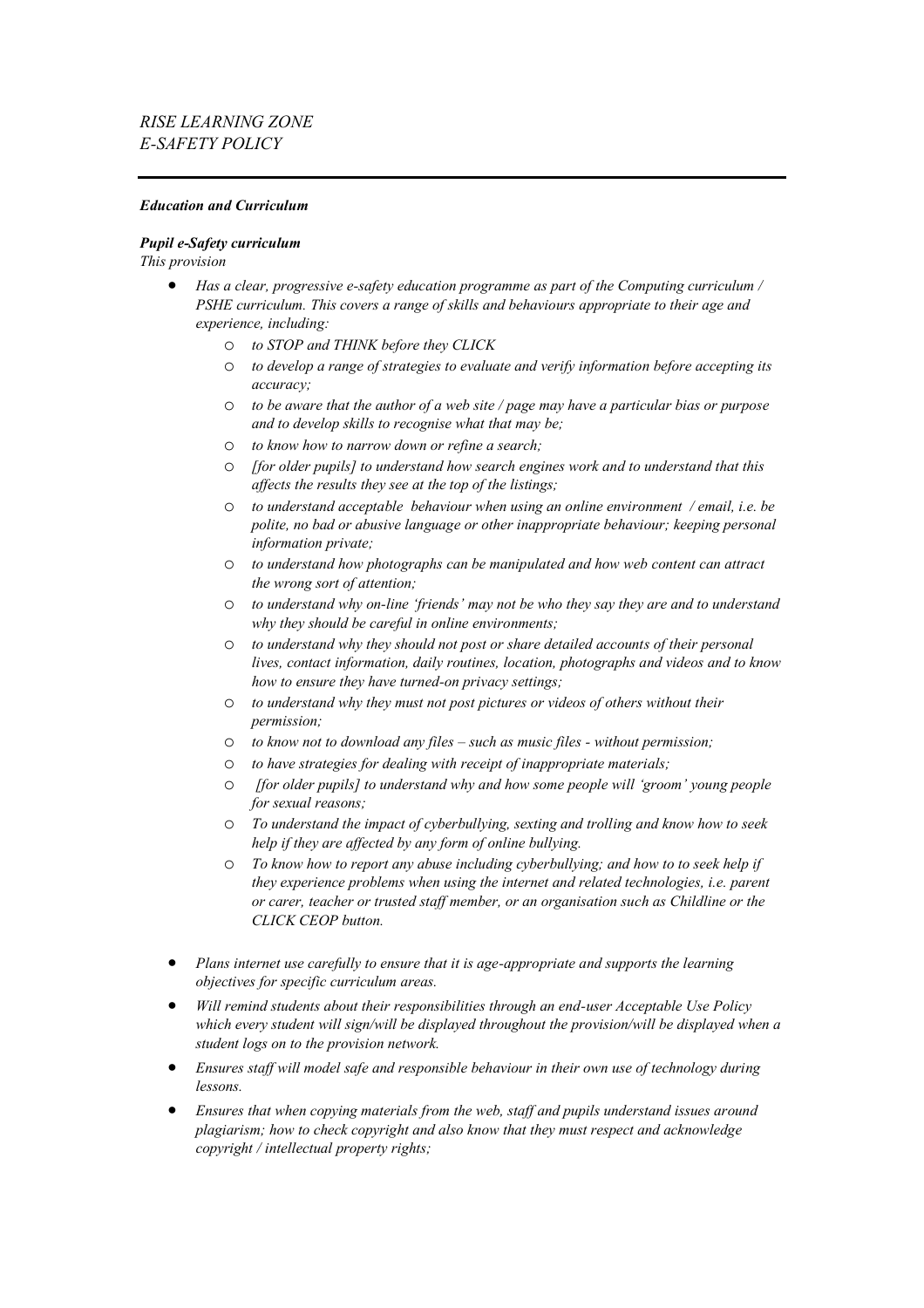• *Ensures that staff and pupils understand the issues around aspects of the commercial use of the Internet, as age appropriate. This may include, risks in pop-ups; buying on-line; on-line gaming / gambling;* 

## *Staff training*

*This provision*

- *Ensures staff know how to send or receive sensitive and personal data and understand the requirement to encrypt data where the sensitivity requires data protection;*
- *Makes regular training available to staff on e-safety issues and the provision's e-safety education program.*
- *Provides, as part of the induction process, all new staff [including those on university/college placement and work experience] with information and guidance on the eSafeguarding policy and the provision's Acceptable Use Policies.*

#### *Parent awareness and training*

- *Runs a rolling programme of advice, guidance and training for parents, including:*
	- o *Introduction of the Acceptable Use Agreements to new parents, to ensure that principles of e-safe behaviour are made clear*
	- o *Information leaflets; in provision newsletters; on the provision web site;*
	- o *demonstrations, practical sessions held at provision;*
	- o *suggestions for safe Internet use at home;*
	- o *provision of information about national support sites for parents.*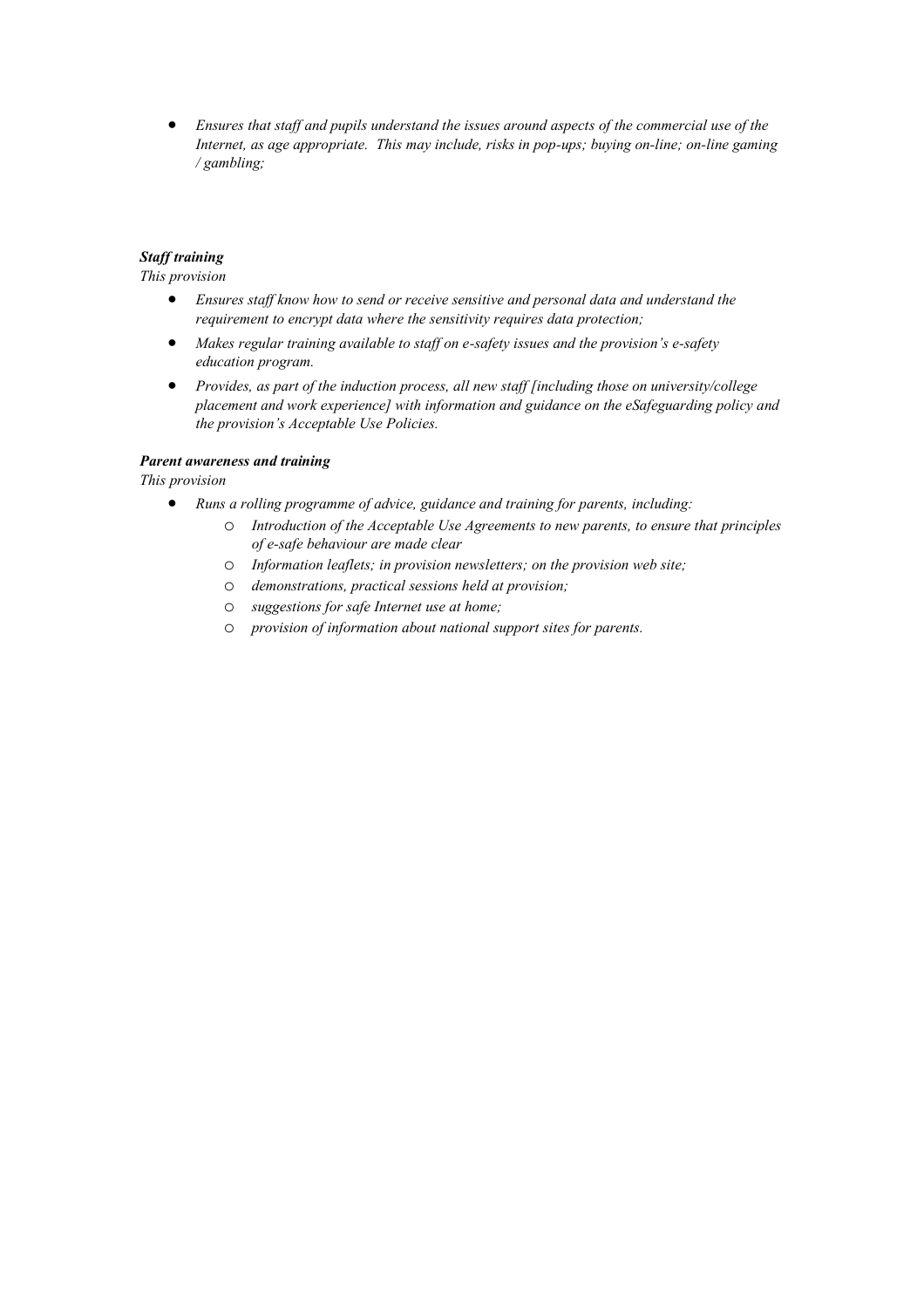#### *Expected Conduct and Incident management*

#### *Expected conduct*

*In this provision, all users:*

- o *are responsible for using the provision ICT systems in accordance with the relevant Acceptable Use Policy which they will be expected to sign before being given access to provision systems. (at KS1 it would be expected that parents/carers would sign on behalf of the pupils.)*
- o *need to understand the importance of misuse or access to inappropriate materials and are aware of the consequences*
- o *need to understand the importance of reporting abuse, misuse or access to inappropriate materials and know how to do so*
- o *should understand the importance of adopting good e-safety practice when using digital technologies out of provision and realise that the provision's E-Safety Policy covers their actions out of provision, if related to their membership of the provision*
- o *will be expected to know and understand provision policies on the use of mobile phones, digital cameras and hand held devices. They should also know and understand provision policies on the taking / use of images and on cyber-bullying*

*Staff* 

o *are responsible for reading the provision's e-safety policy and using the provision ICT systems accordingly, including the use of mobile phones, and hand held devices.* 

#### *Students/Pupils*

o *should have a good understanding of research skills and the need to avoid plagiarism and uphold copyright regulations*

#### *Parents/Carers*

- o *should provide consent for pupils to use the Internet, as well as other technologies, as part of the e-safety acceptable use agreement form at time of their child's entry to the provision*
- o *should know and understand what the 'rules of appropriate use' are and what sanctions result from misuse*

## *Incident Management*

*In this provision:*

- o *there is strict monitoring and application of the e-safety policy and a differentiated and appropriate range of sanctions, though the attitudes and behaviour of users are generally positive and there is rarely need to apply sanctions*
- o *all members and its wider community are encouraged to be vigilant in reporting issues, in the confidence that issues will be dealt with quickly and sensitively, through the provision's escalation processes.*
- o *support is actively sought from other agencies as needed (eg the local authority and regional broadband grid, UK Safer Internet Centre helpline) in dealing with e-safety issues*
- o *monitoring and reporting of e safety incidents takes place and contribute to developments in policy and practice in e-safety within the provision. The records are reviewed/audited and reported to the provision's senior leaders, Governors /the LA / LSCB*
- o *parents / carers are specifically informed of e-safety incidents involving young people for whom they are responsible.*
- o *We will contact the Police if one of our staff or pupils receives online communication that we consider is particularly disturbing or breaks the law*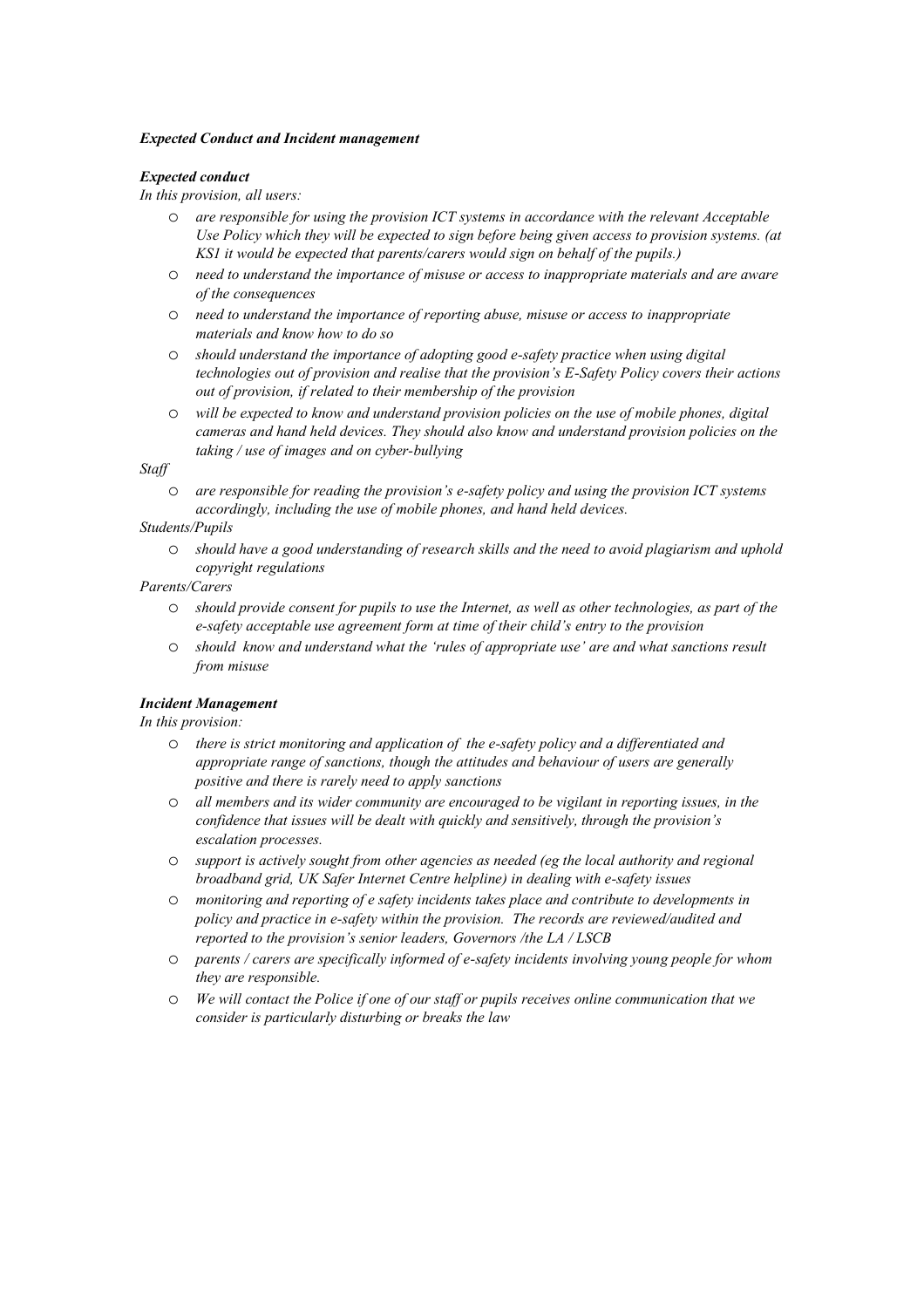#### *Managing the ICT infrastructure*

#### • *Internet access, security (virus protection) and filtering*

- o *Has the educational filtered secure broadband connectivity through the LGfL and so connects to the 'private' National Education Network;*
- o *Uses the LGfL Net Sweeper filtering system which blocks sites that fall into categories such as pornography, race hatred, gaming, sites of an illegal nature, etc. All changes to the filtering policy is logged and only available to staff with the approved 'web filtering management' status;*
- o *Uses USO user-level filtering where relevant, thereby closing down or opening up options appropriate to the age / stage of the students;*
- o *Ensures network healthy through use of Sophos anti-virus software (from LGfL) etc and network set-up so staff and pupils cannot download executable files;*
- o *Uses DfE, LA or LGfL approved systems such as S2S, USO FX, secured email to send personal data over the Internet and uses encrypted devices or secure remote access were staff need to access personal level data off-site;*
- o *Blocks all Chat rooms and social networking sites except those that are part of an educational network or approved Learning Platform;*
- o *Only unblocks other external social networking sites for specific purposes / Internet Literacy lessons;*
- o *Has blocked pupil access to music download or shopping sites – except those approved for educational purposes at a regional or national level, such as Audio Network;*
- o *Uses security time-outs on Internet access where practicable / useful;*
- o *Works in partnership with the LGfL to ensure any concerns about the system are communicated so that systems remain robust and protect students;*
- o *Is vigilant in its supervision of pupils' use at all times, as far as is reasonable, and uses common-sense strategies in learning resource areas where older pupils have more flexible access;*
- o *Ensures all staff and students have signed an acceptable use agreement form and understands that they must report any concerns;*
- o *Ensures pupils only publish within an appropriately secure environment : the provision's learning environment.*
- o *Requires staff to preview websites before use [where not previously viewed or cached] and encourages use of the provision's Learning Platform as a key way to direct students to age / subject appropriate web sites; Plans the curriculum context for Internet use to match pupils' ability, using child-friendly search engines where more open Internet searching is required; eg [yahoo for kids](http://kids.yahoo.com/) or [ask for kids](http://www.askkids.com/) , Google Safe Search , …..*
- o *Never allows / Is vigilant when conducting 'raw' image search with pupils e.g. Google image search;*
- o *Informs all users that Internet use is monitored;*
- o *Informs staff and students that that they must report any failure of the filtering systems directly to the [system administrator / teacher / person responsible for URL filtering]. Our system administrator(s) logs or escalates as appropriate to the Technical service provider or LGfL Helpdesk as necessary;*
- o *Makes clear all users know and understand what the 'rules of appropriate use' are and what sanctions result from misuse – through staff meetings and teaching programme;*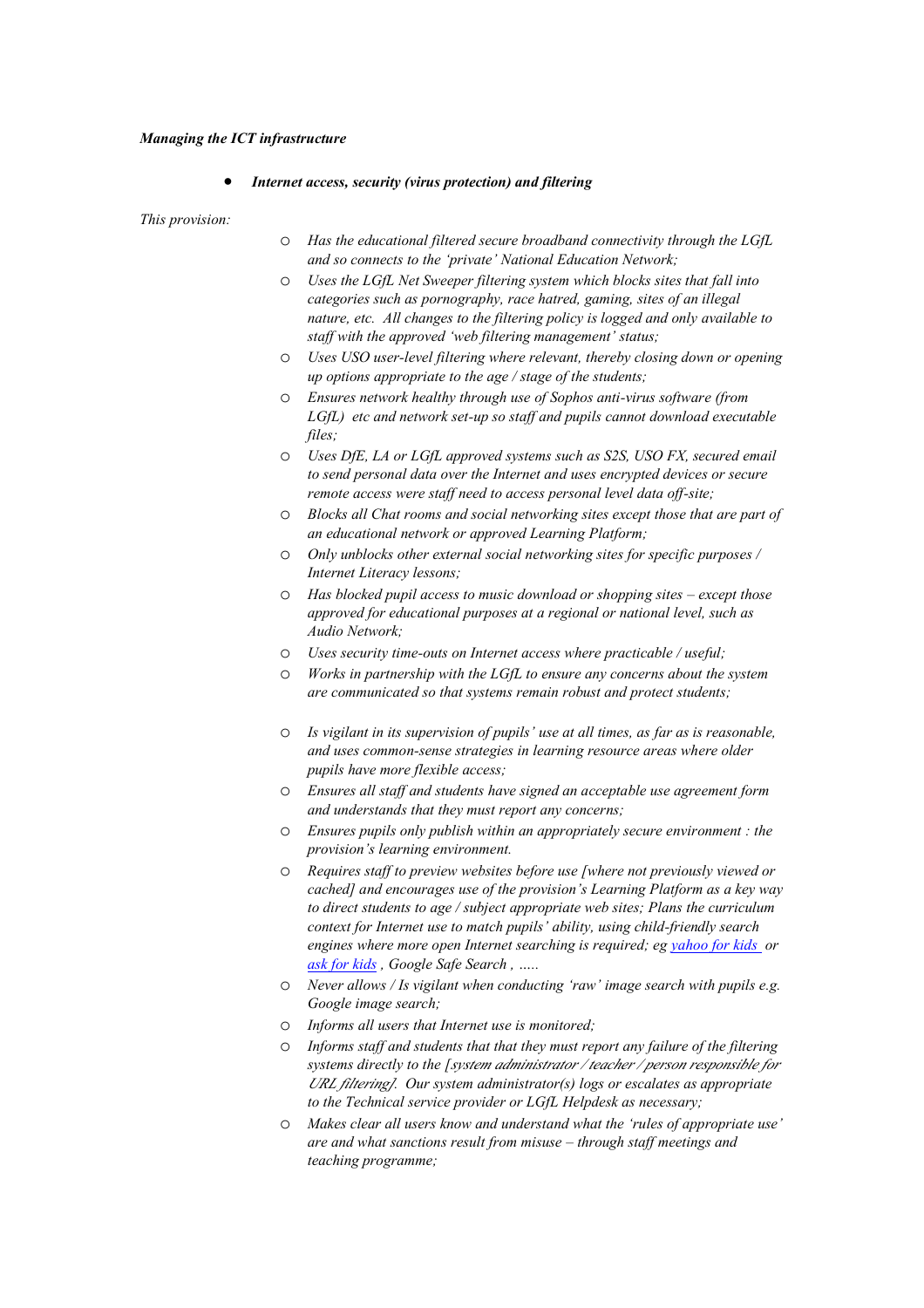- o *Provides advice and information on reporting offensive materials, abuse/ bullying etc available for pupils, staff and parents*
- o *Immediately refers any material we suspect is illegal to the appropriate authorities – Police – and the LA.*

#### • *Network management (user access, backup)*

*This provision*

- o *Uses individual, audited log-ins for all users.*
- o *Uses guest accounts occasionally for external or short term visitors for temporary access to appropriate services*
- o *Uses teacher 'remote' management control tools for controlling workstations / viewing users / setting-up applications and Internet web sites, where useful;*
- o *Has additional local network auditing software installed;*
- o *Ensures the Systems Administrator / network manager is up-to-date with LGfL services and policies / requires the Technical Support Provider to be up-todate with LGfL services and policies;*
- o *Storage of all data within the provision will conform to the UK data protection requirements*

*Pupils and Staff using mobile technology, where storage of data is online, will conform to the [EU data](http://en.wikipedia.org/wiki/Data_Protection_Directive)  [protection directive](http://en.wikipedia.org/wiki/Data_Protection_Directive) where storage is hosted within the EU. To ensure the network is used safely, this provision:*

- *Ensures staff read and sign that they have understood the provision's e-safety Policy. Following this, they are set-up with Internet, email access and network access. Online access to service is through a unique, audited username and password. We also provide a different / use the same username and password for access to our provision's network;*
- *Staff access to the provisions' management information system is controlled through a separate password for data security purposes;*
- *We provide pupils with an individual network log-in username. From Year X they are also expected to use a personal password;*
- *All pupils have their own unique username and password which gives them access to the Internet, the Learning Platform and (for older pupils) their own provision approved email account;*
- *Makes clear that no one should log on as another user and makes clear that pupils should never be allowed to log-on or use teacher and staff logins as these have far less security restrictions and inappropriate use could damage files or the network;*
- *Has set-up the network with a shared work area for pupils and one for staff. Staff and pupils are shown how to save work and access work from these areas;*
- *Requires all users to always log off when they have finished working or are leaving the computer unattended;*
- *Where a user finds a logged-on machine, we require them to always log-off and then log-on again as themselves.*
- *Requests that teachers and pupils do not switch the computers off during the day unless they are unlikely to be used again that day or have completely crashed. We request that they DO switch the computers off at the end of the day.*
- *Has set-up the network so that users cannot download executable files / programmes;*
- *Has blocked access to music/media download or shopping sites – except those approved for educational purposes;*
- *Scans all mobile equipment with anti-virus / spyware before it is connected to the network;*
- *Makes clear that staff are responsible for ensuring that all equipment that goes home has the anti-virus and spyware software maintained up-to-date and the provision provides them with a solution to do so;*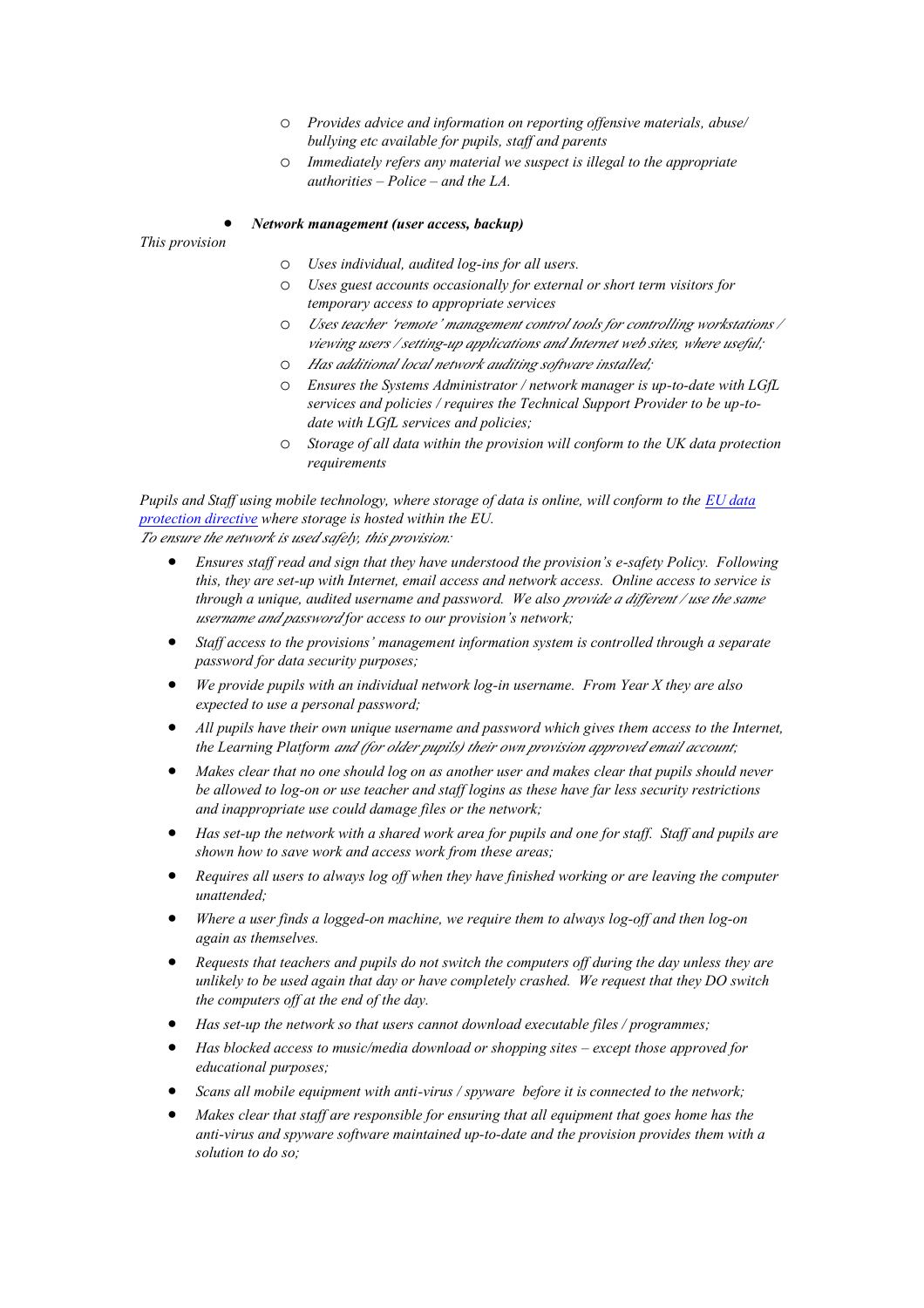- *Makes clear that staff are responsible for ensuring that any computer or laptop loaned to them by the provision, is used solely to support their professional responsibilities and that they notify the provision of any "significant personal use" as defined by HM Revenue & Customs.*
- *Makes clear that staff accessing LA systems do so in accordance with any Corporate policies; e.g. Borough email or Intranet; finance system, Personnel system etc*
- *Maintains equipment to ensure Health and Safety is followed; e.g. projector filters cleaned by site manager / TA; equipment installed and checked by approved Suppliers / LA electrical engineers*
- *Has integrated curriculum and administration networks, but access to the Management Information System is set-up so as to ensure staff users can only access modules related to their role;*

*e.g. teachers access report writing module; SEN coordinator - SEN data;*

- *Ensures that access to the provision's network resources from remote locations by staff is restricted and access is only through provision / LA approved systems: e.g. teachers access their area / a staff shared area for planning documentation via a VPN solution / RAv3 system;*
- *Does not allow any outside Agencies to access our network remotely except where there is a clear professional need and then access is restricted and is only through approved systems; e.g. technical support or MIS Support, our Education Welfare Officers accessing attendance data on specific children, parents using a secure portal to access information on their child;*
- *Provides pupils and staff with access to content and resources through the approved Learning Platform which staff and pupils access using their username and password (their USO username and password);*
- *Makes clear responsibilities for the daily back up of MIS and finance systems and other important files;*
- *Has a clear disaster recovery system in place for critical data that includes a secure, remote back up of critical data, that complies with external Audit's requirements;*
- *Uses our broadband network for our CCTV system and have had set-up by approved partners;*
- *Uses the DfE secure s2s website for all CTF files sent to other provisions;*
- *Ensures that all pupil level data or personal data sent over the Internet is encrypted or only sent within the approved secure system in our LA or through USO secure file exchange (USO FX);*
- *Follows ISP advice on Local Area and Wide Area security matters and firewalls and routers have been configured to prevent unauthorised use of our network;*
- *Our wireless network has been secured to industry standard Enterprise security level /appropriate standards suitable for educational use;*
- *All computer equipment is installed professionally and meets health and safety standards;*
- *Projectors are maintained so that the quality of presentation remains high;*
- *Reviews the provision ICT systems regularly with regard to health and safety and security.*

#### *Passwords policy*

- *This provision makes it clear that staff and pupils must always keep their password private, must not share it with others and must not leave it where others can find. ;*
- *All staff have their own unique username and private passwords to access provision systems. Staff are responsible for keeping their password private.*

# *E-mail*

- *Provides staff with an email account for their professional use, and makes clear personal email should be through a separate account;*
- *Does not publish personal e-mail addresses of pupils or staff on the provision website. We use anonymous or group e-mail addresses.*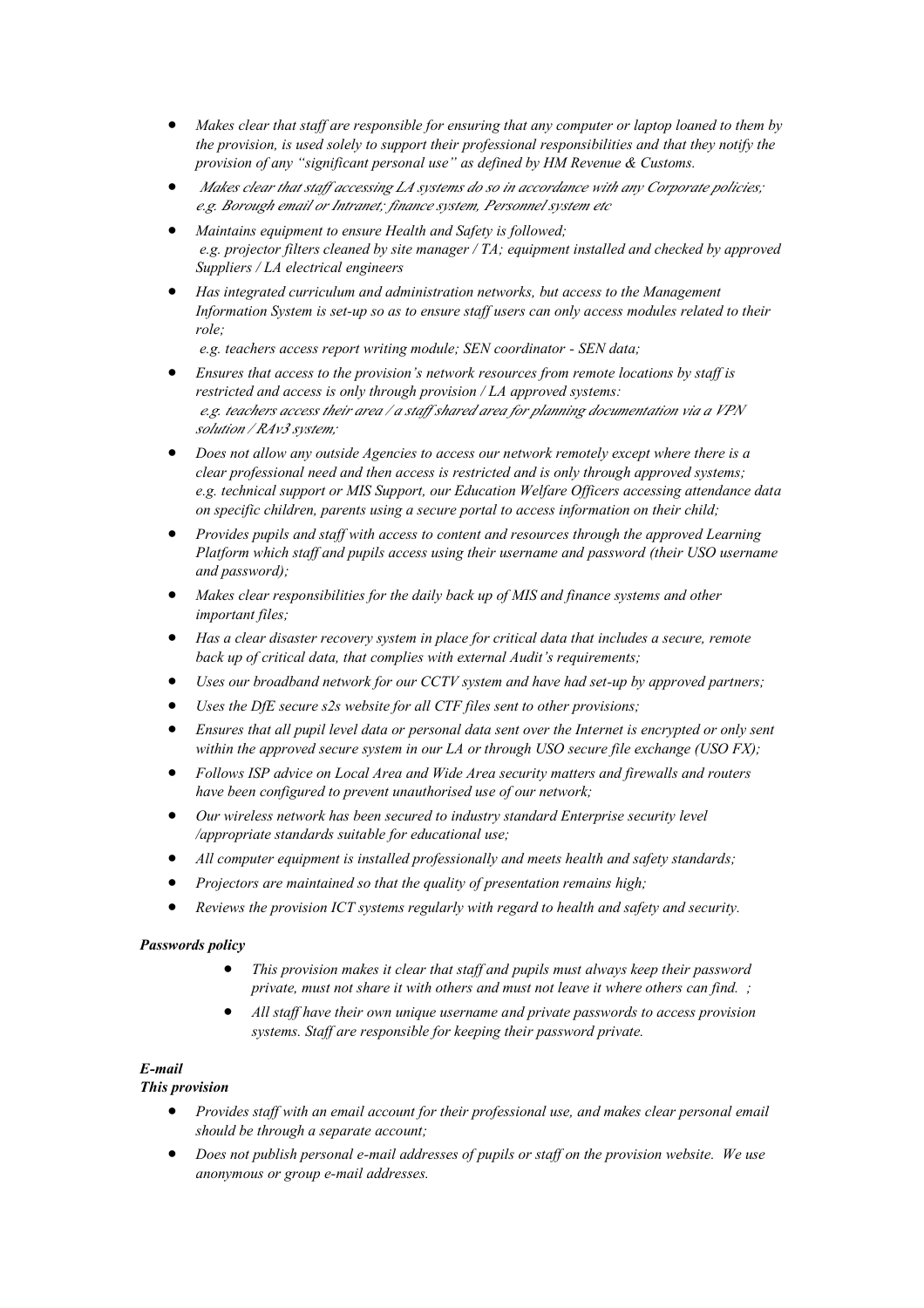- *Will contact the Police if one of our staff or pupils receives an e-mail that we consider is particularly disturbing or breaks the law.*
- *Will ensure that email accounts are maintained and up to date*
- *Reports messages relating to or in support of illegal activities to the relevant Authority and if necessary to the Police.*
- *Knows that spam, phishing and virus attachments can make e mails dangerous.*

# *Pupils:*

- *Pupils are introduced to, and use e-mail as part of the ICT/Computing scheme of work.*
- *Pupils are taught about the safety and 'netiquette' of using e-mail both in provision and at home i.e. they are taught:*
	- o *not to give out their e-mail address unless it is part of a provision managed project or to someone they know and trust and is approved by their teacher or parent/carer;*
	- o *that an e-mail is a form of publishing where the message should be clear, short and concise;*
	- o *that any e-mail sent to an external organisation should be written carefully and authorised before sending, in the same way as a letter written on provision headed paper;*
	- o *they must not reveal private details of themselves or others in e-mail, such as address, telephone number, etc;*
	- o *to 'Stop and Think Before They Click' and not open attachments unless sure the source is safe;*
	- o *that they should think carefully before sending any attachments;*
	- o *embedding adverts is not allowed;*
	- o *that they must immediately tell a teacher / responsible adult if they receive an e-mail which makes them feel uncomfortable, is offensive or bullying in nature;*
	- o *not to respond to malicious or threatening messages;*
	- o *not to delete malicious of threatening e-mails, but to keep them as evidence of bullying;*
	- o *not to arrange to meet anyone they meet through e-mail without having discussed with an adult and taking a responsible adult with them;*
	- o *that forwarding 'chain' e-mail letters is not permitted.*
- *Pupils sign the provision Agreement Form to say they have read and understood the e-safety rules, including e-mail and we explain how any inappropriate use will be dealt with.*

#### *Staff:*

- *Staff can only use the Zone e mail systems on the provision system*
- *Staff only use Zone e-mail systems for professional purposes*
- *Access in provision to external personal e mail accounts may be blocked*
- *Staff use a 'closed' Zone email system which is used for Zone communications and some 'Zone approved' transfers of information ;*
- *Never use email to transfer staff or pupil personal data. We use secure, Zone / DfE approved systems. These include: S2S (for provision to provision transfer); Collect; USO-FX, named Zone system;*
- *Staff know that e-mail sent to an external organisation must be written carefully, (and may require authorisation), in the same way as a letter written on provision headed paper. That it should follow the provision 'house-style':*
	- o *the sending of multiple or large attachments should be limited, and may also be restricted by the provider of the service being used;*
	- o *the sending of chain letters is not permitted;*
	- o *embedding adverts is not allowed;*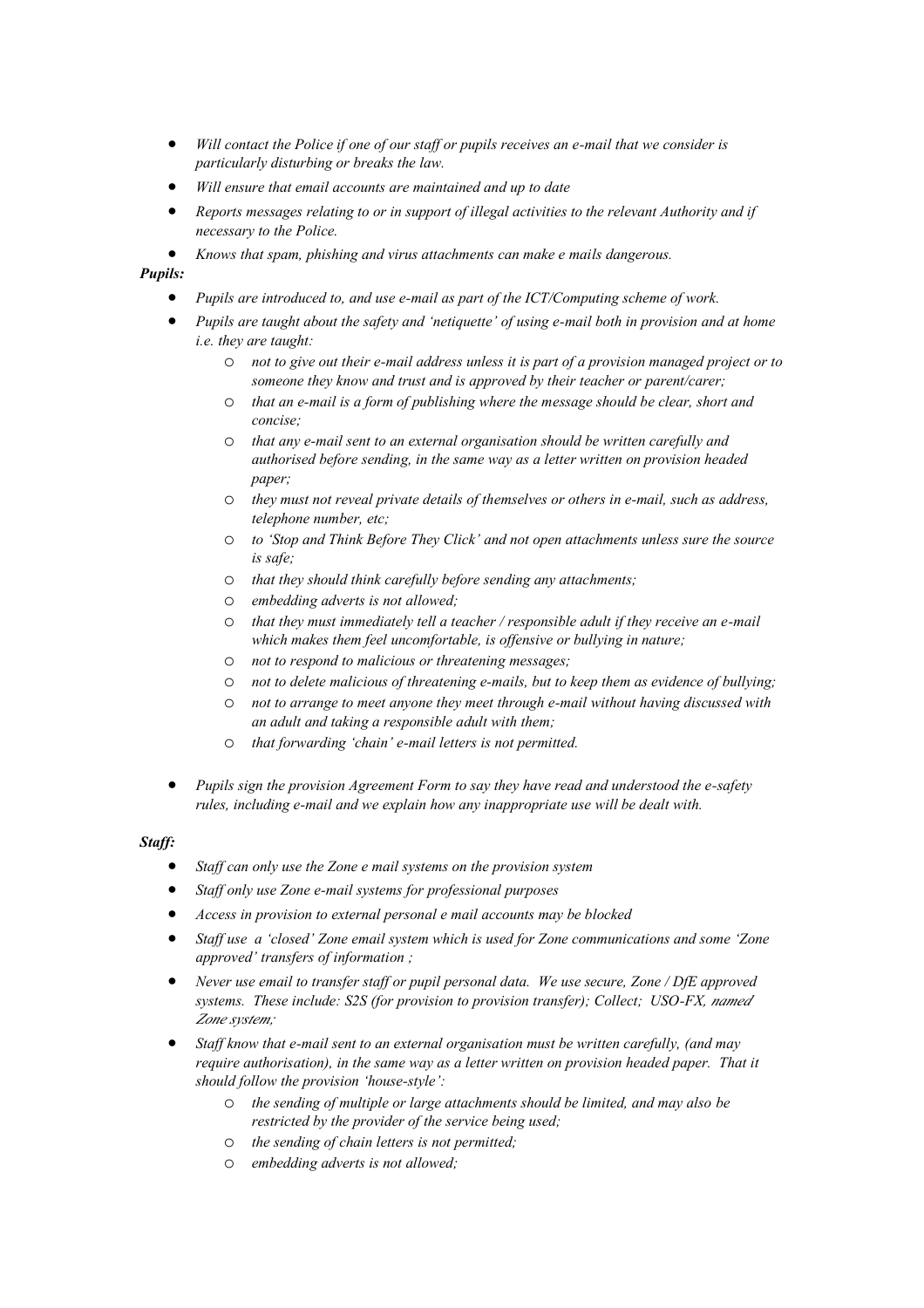• *All staff sign our Zone / provision Agreement Form AUP to say they have read and understood the e-safety rules, including e-mail and we explain how any inappropriate use will be dealt with.* 

#### *Provision website*

| The Headteacher takes overall responsibility to ensure that the website |
|-------------------------------------------------------------------------|
| content is accurate and the quality of presentation is maintained;      |

- o *Uploading of information is restricted to our website authorisers.*
- o *The provision web site complies with th[e statutory DfE guidelines for](http://www.education.gov.uk/aboutdfe/advice/f00215241/school-information)  [publications;](http://www.education.gov.uk/aboutdfe/advice/f00215241/school-information)*
- o *Most material is the provision's own work; where other's work is published or linked to, we credit the sources used and state clearly the author's identity or status;*
- o *The point of contact on the web site is the provision address, telephone number and we use a general email contact address, e.g. info@provisionaddress or admin@provisionaddress. Home information or individual e-mail identities will not be published;*
- o *Photographs published on the web do not have full names attached;*
- o *We do not use pupils' names when saving images in the file names or in the tags when publishing to the provision website;*
- o *We do not use embedded geodata in respect of stored images*
- o *We expect teachers using' provision approved blogs or wikis to password protect them and run from the provision website.*

#### *Learning platform*

- o *Uploading of information on the provisions' Learning Platform / virtual learning space is shared between different staff members according to their responsibilities e.g. all class teachers upload information in their class areas;*
- o *Photographs and videos uploaded to the provisions Platform will only be accessible by members of the provision community;*
- o *In provision, pupils are only able to upload and publish within provision approved and closed systems, such as the Learning Platform;*

#### *Social networking*

- o *Teachers are instructed not to run social network spaces for student use on a personal basis or to open up their own spaces to their students, but to use the provisions' preferred system for such communications.*
- o *The provision's preferred system for social networking will be maintained in adherence with the communications policy.*

*Provision staff will ensure that in private use:*

- *No reference should be made in social media to students / pupils, parents / carers or provision staff*
- *They do not engage in online discussion on personal matters relating to members of the provision community*
- *Personal opinions should not be attributed to the provision /academy or local authority*
- *Security settings on personal social media profiles are regularly checked to minimise risk of loss of personal information.*

# *Video Conferencing*

- o *Only uses the Zone supported services for video conferencing activity;*
- o *Only uses approved or checked webcam sites;*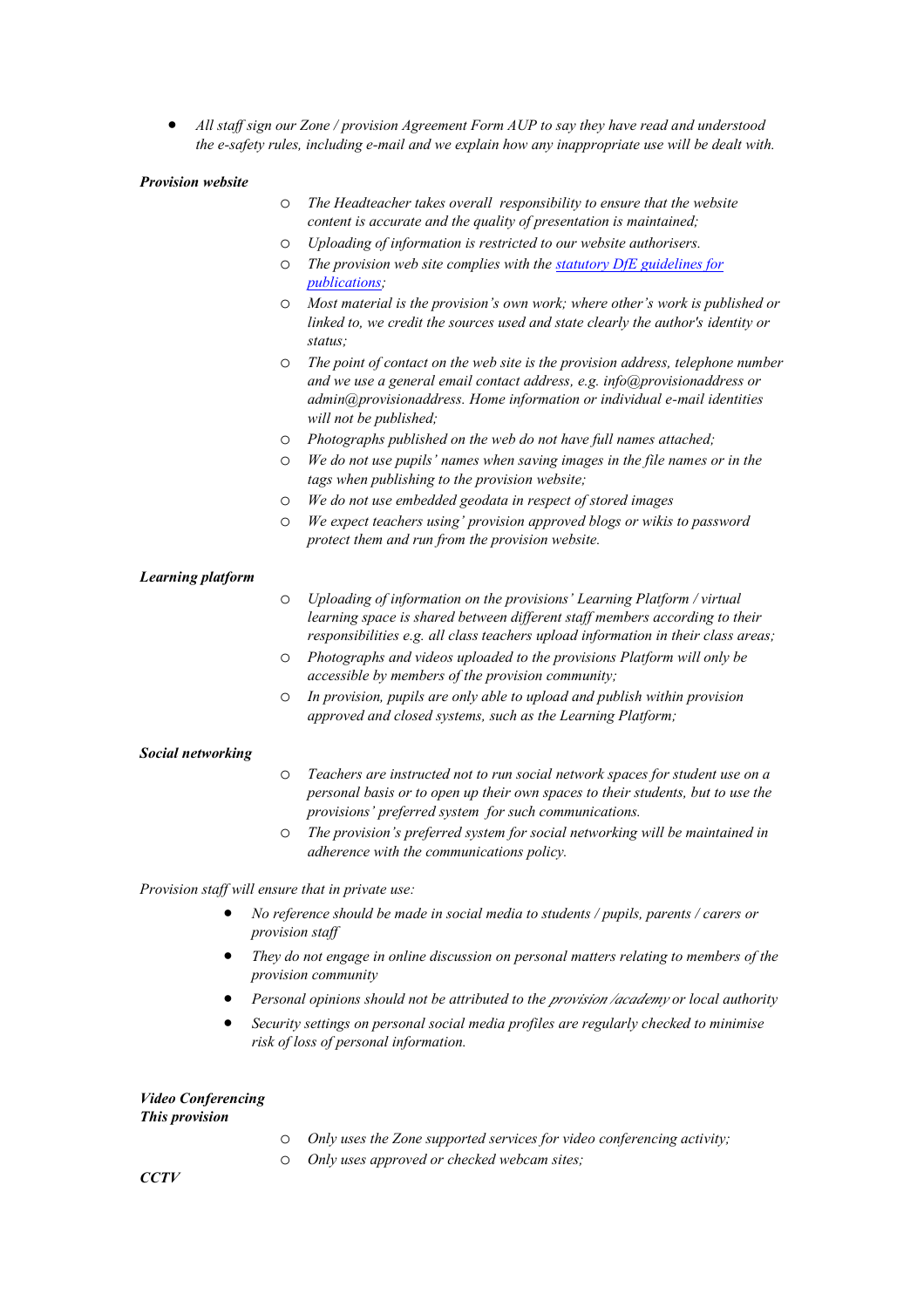- o *We have CCTV in the provision as part of our site surveillance for staff and student safety. We will not reveal any recordings (retained by the Support Provider for 28 days), without permission except where disclosed to the Police as part of a criminal investigation.*
- o *We use specialist lesson recording equipment on occasions as a tool to share best teaching practice. We do not reveal any such recordings outside of the staff and will not use for any other purposes.*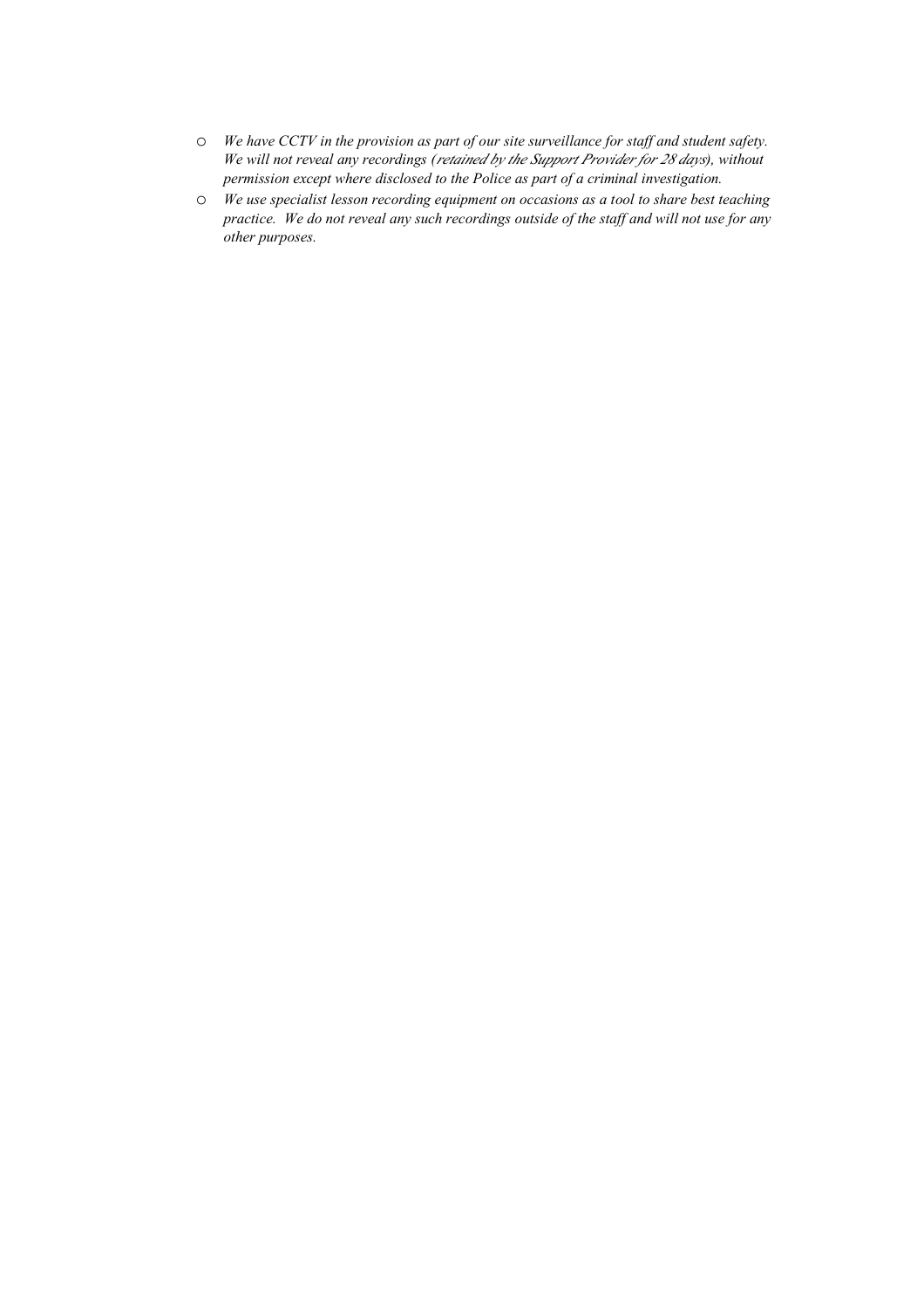#### *5. Data security: Management Information System access and Data transfer*

#### *Strategic and operational practices*

*At this provision:*

- *The Head Teacher is the Senior Information Risk Officer (SIRO).*
- *Staff are clear who are the key contact(s) for key provision information (the Information Asset Owners) are.*
- *We ensure staff know who to report any incidents where data protection may have been compromised.*
- *All staff are DBS checked and records are held in one central record*
- *We ensure ALL the following provision stakeholders sign an Acceptable Use Agreement form. We have a system so we know who has signed.*
- o *staff,*
- o *governors,*
- o *pupils*
- o *parents*

*This makes clear staffs' responsibilities with regard to data security, passwords and access.* 

- *We follow Zone guidelines for the transfer of any data, such as MIS data or reports of children, to professionals working in the Local Authority or their partners in Children's Services / Family Services, Health, Welfare and Social Services.*
- *We require that any Protect and Restricted material must be encrypted if the material is to be removed from the provision and limit such data removal. / We have an approved remote access solution so staff can access sensitive and other data from home, without need to take data home.*
- *Provision staff with access to setting-up usernames and passwords for email, network access and Learning Platform access are working within the approved system and follow the security processes required by those systems.*
- *We ask staff to undertaken at least annual house-keeping to review, remove and destroy any digital materials and documents which need no longer be stored.*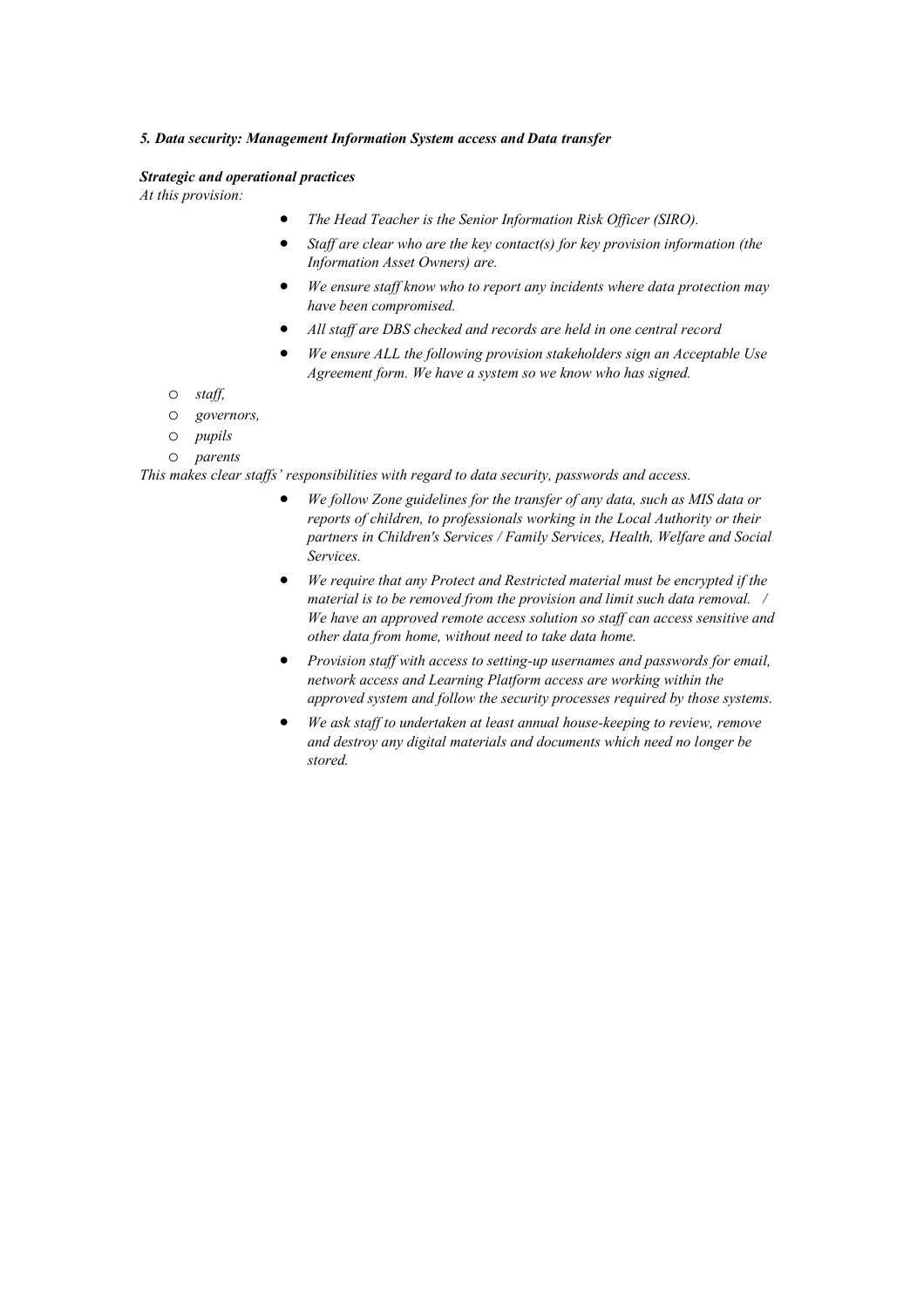#### *6. Equipment and Digital Content*

#### *Personal mobile phones and mobile devices*

- *Designated 'mobile use free' areas are situated in the setting, and signs to this effect are to be displayed throughout. The areas which should be considered most vulnerable include: toilets, bathrooms and in some settings - sleep areas and changing areas.*
- *Mobile phones brought into provision are entirely at the staff member, student's & parents' or visitors own risk. The Provision accepts no responsibility for the loss, theft or damage of any phone or hand held device brought into provision.*
- *Student mobile phones which are brought into provision must be turned off (not placed on silent) and stored out of sight on arrival at provision. They must remain turned off and out of sight until the end of the day. Staff members may use their phones during provision break times. All visitors are requested to keep their phones on silent.*
- *The recording, taking and sharing of images, video and audio on any mobile phone is to be avoided; except where it has been explicitly agreed otherwise by the headteacher. Such authorised use is to be monitored and recorded. All mobile phone use is to be open to scrutiny and the headteacher is to be able to withdraw or restrict authorisation for use at any time if it is to be deemed necessary.*
- *The Provision reserves the right to search the content of any mobile or handheld devices on the provision premises where there is a reasonable suspicion that it may contain undesirable material, including those which promote pornography, violence or bullying. Staff mobiles or hand held devices may be searched at any time as part of routine monitoring.*
- *Where parents or students need to contact each other during the provision day, they should do so only through the Provision's telephone. Staff may use their phones during break times. If a staff member is expecting a personal call they may leave their phone with the provision office to answer on their behalf, or seek specific permissions to use their phone at other than their break times.*
- *Mobile phones and personally-owned devices will not be used in any way during lessons or formal provision time. They should be switched off or silent at all times.*
- *Mobile phones and personally-owned mobile devices brought in to provision are the responsibility of the device owner. The provision accepts no responsibility for the loss, theft or damage of personally-owned mobile phones or mobile devices.*
- *Mobile phones and personally-owned devices are not permitted to be used in certain areas within the provision site, e.g. changing rooms and toilets.*
- *Mobile phones will not be used during lessons or formal provision time unless as part of an approved and directed curriculum-based activity with consent from a member of staff.*
- *The Bluetooth or similar function of a mobile phone should be switched off at all times and not be used to send images or files to other mobile phones.*
- *Personal mobile phones will only be used during lessons with permission from the teacher.*
- *No images or videos should be taken on mobile phones or personally-owned mobile devices without the prior consent of the person or people concerned.*
- *All mobile phones and personally-owned devices will be handed in at reception should they be brought into provision.*

#### *Students' use of personal devices*

- *The Provision strongly advises that student mobile phones should not be brought into provision.*
- *The Provision accepts that there may be particular circumstances in which a parent wishes their child to have a mobile phone for their own safety.*
- *If a student breaches the provision policy then the phone or device will be confiscated and will be held in a secure place in the provision office. Mobile phones and devices will be released to parents or carers in accordance with the provision policy.*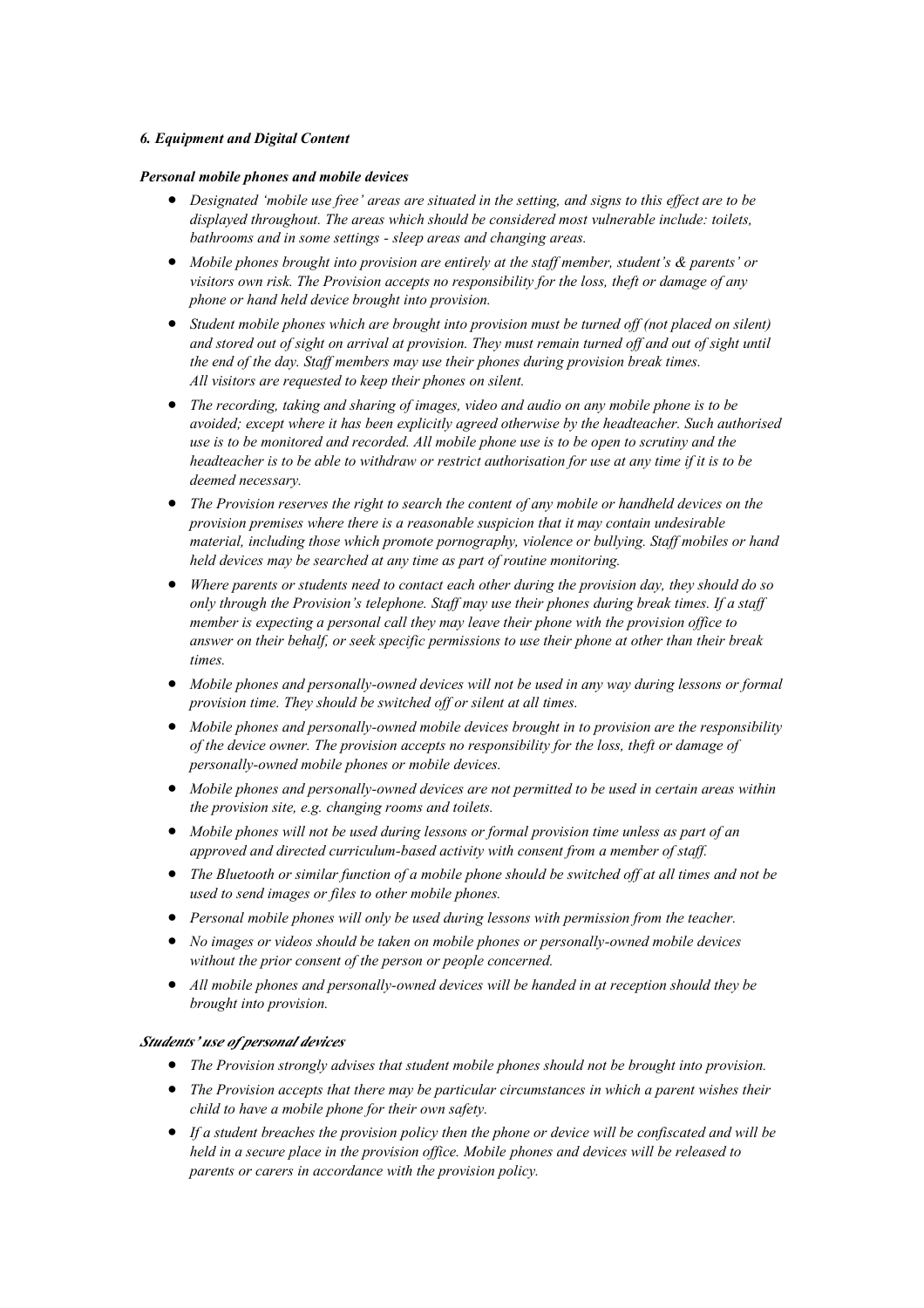- *Phones and devices must not be taken into examinations. Students found in possession of a mobile phone during an exam will be reported to the appropriate examining body. This may result in the student's withdrawal from either that examination or all examinations.*
- *If a student needs to contact his or her parents or carers, they will be allowed to use a provision phone. Parents are advised not to contact their child via their mobile phone during the provision day, but to contact the provision office.*
- *Students should protect their phone numbers by only giving them to trusted friends and family members. Students will be instructed in safe and appropriate use of mobile phones and personally-owned devices and will be made aware of boundaries and consequences.*
- *Students will be provided with provision mobile phones to use in specific learning activities under the supervision of a member of staff. Such mobile phones will be set up so that only those features required for the activity will be enabled.*
- *No students should bring his or her mobile phone or personally-owned device into provision. Any device brought into provision will be confiscated.*

#### *Staff use of personal devices*

- *Staff handheld devices, including mobile phones and personal cameras must be noted in provision – name, make & model, serial number. Any permitted images or files taken in provision must be downloaded from the device and deleted in provision before the end of the day.*
- *Staff are not permitted to use their own mobile phones or devices for contacting children, young people or their families within or outside of the setting in a professional capacity.*
- *Staff will be issued with a provision phone where contact with students, parents or carers is required.*
- *Mobile Phones and personally-owned devices will be switched off or switched to 'silent' mode. Bluetooth communication should be 'hidden' or switched off and mobile phones or personallyowned devices will not be used during teaching periods unless permission has been granted by a member of the senior leadership team in emergency circumstances.*
- *If members of staff have an educational reason to allow children to use mobile phones or a personally-owned device as part of an educational activity then it will only take place when approved by the senior leadership team.*
- *Staff should not use personally-owned devices, such as mobile phones or cameras, to take photos or videos of students and will only use work-provided equipment for this purpose.*
- *If a member of staff breaches the provision policy then disciplinary action may be taken.*
- *Where staff members are required to use a mobile phone for provision duties, for instance in case of emergency during off-site activities, or for contacting students or parents, then a provision mobile phone will be provided and used. In an emergency where a staff member doesn't have access to a provision-owned device, they should use their own device and hide (by inputting 141) their own mobile number for confidentiality purposes.*

# *Digital images and video*

# *In this provision:*

- *We gain parental / carer permission for use of digital photographs or video involving their child as part of the provision agreement form when their daughter / son joins the provision;*
- *We do not identify pupils in online photographic materials or include the full names of pupils in the credits of any published provision produced video materials / DVDs;*
- *Staff sign the provision's Acceptable Use Policy and this includes a clause on the use of mobile phones / personal equipment for taking pictures of pupils;*
- *If specific pupil photos (not group photos) are used on the provision web site, in the prospectus or in other high profile publications the provision will obtain individual parental or pupil permission for its long term use*
- *The provision blocks/filter access to social networking sites or newsgroups unless there is a specific approved educational purpose;*